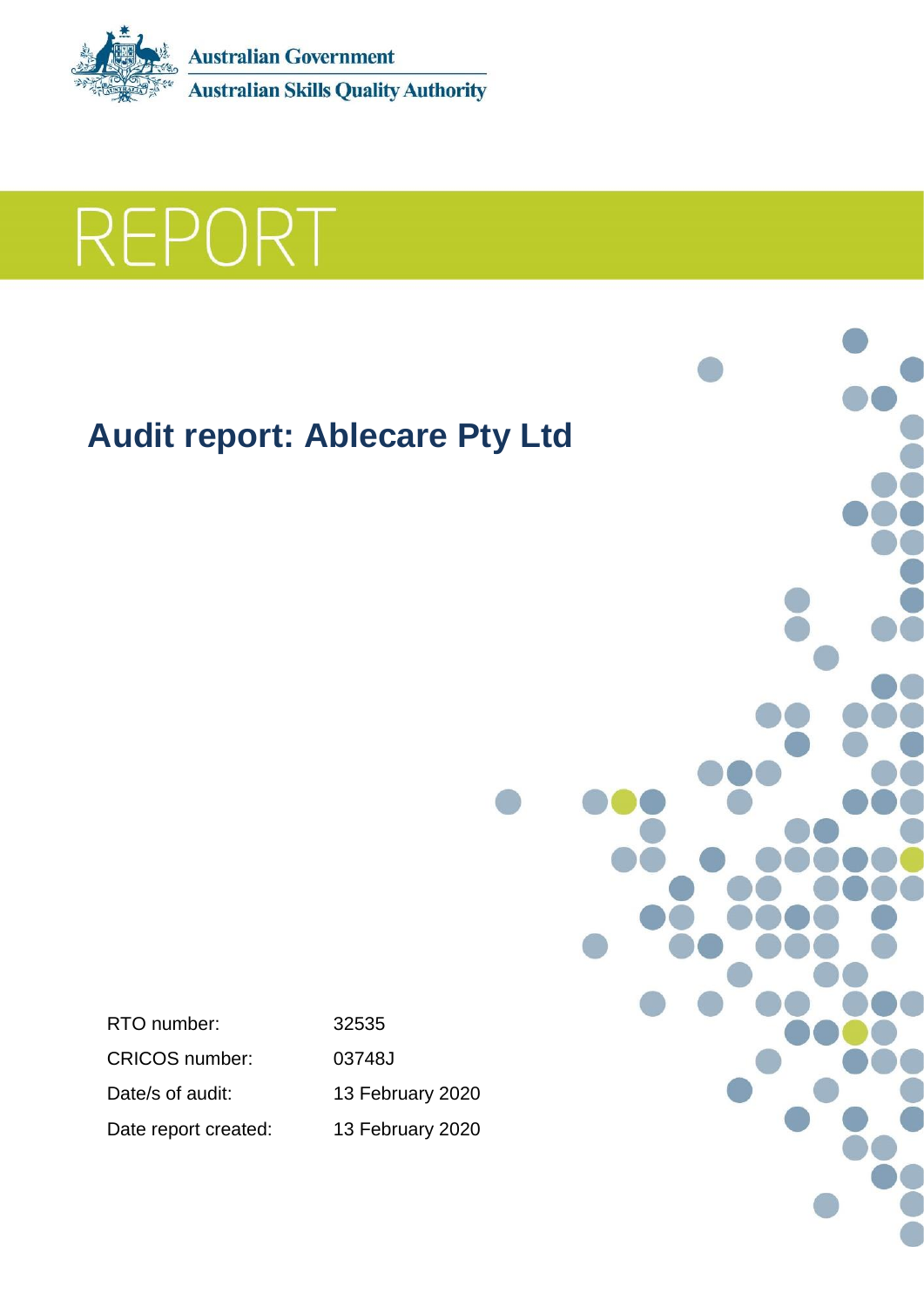### **Organisation details**

| Organisation's legal name: | Ablecare Pty Ltd                                                                                                                                                                   |
|----------------------------|------------------------------------------------------------------------------------------------------------------------------------------------------------------------------------|
| Trading name/s:            | The Artist Cafe and Gallery Restaurant<br>AMRATA HEALTH AND YOGA<br><b>DIVTEC SEMINARS</b><br><b>PUZZLES EARLY LEARNING CENTRE</b><br><b>DIVTEC Training and Further Education</b> |
| RTO number:                | 32535                                                                                                                                                                              |
| <b>CRICOS</b> number:      | 03748J                                                                                                                                                                             |

## **Audit team13**

| Lead auditor: | Daniel Taylor |
|---------------|---------------|
| Auditor/s:    | N/A           |

### **Audit details**

| Application number/s:             | N/A                                                                                                                  |
|-----------------------------------|----------------------------------------------------------------------------------------------------------------------|
| Audit number/s:                   | AUDREC0010154                                                                                                        |
| Audit reason/s:                   | <b>Compliance Monitoring</b>                                                                                         |
| Address of site/s visited:        | Unit 2 401 Gympie Rd<br>STRATHPINE QLD 4500<br>Australia                                                             |
| Date/s of audit:                  | 13 Feb 2020                                                                                                          |
| Organisation's contact for audit: | <b>Natalie Hennessy</b><br><b>Chief Executive - Managing Director</b><br>natalie.hennessy@ablecare.org<br>0412434928 |

# **Original finding at time of audit**

# **Audit finding: Compliant**

**Report completed by:** Daniel Taylor

| <b>Practice</b>                            | <b>Standards for</b><br><b>RTOs</b>     | <b>Finding</b> |          |
|--------------------------------------------|-----------------------------------------|----------------|----------|
| Training and Assessment                    | 1.1, 1.2, 1.3, 1.8,<br>1.13, 1.14, 1.16 | Compliant      |          |
| <b>Marketing/Recruitment Practices</b>     | 4.1                                     | Compliant      |          |
| Enrolment                                  | 5.1, 5.2, 5.3, 7.3                      | Compliant      |          |
| <b>Support and Progression</b>             | 1.7                                     | Compliant      |          |
| Completion                                 | 3.1                                     | Compliant      |          |
| <b>Regulatory Compliance / Governance</b>  | 2.3, 2.4, 8.2                           | Compliant      |          |
| <b>Australian Skills Quality Authority</b> |                                         |                | $2$ of 4 |

Audit report – Ablecare Pty Ltd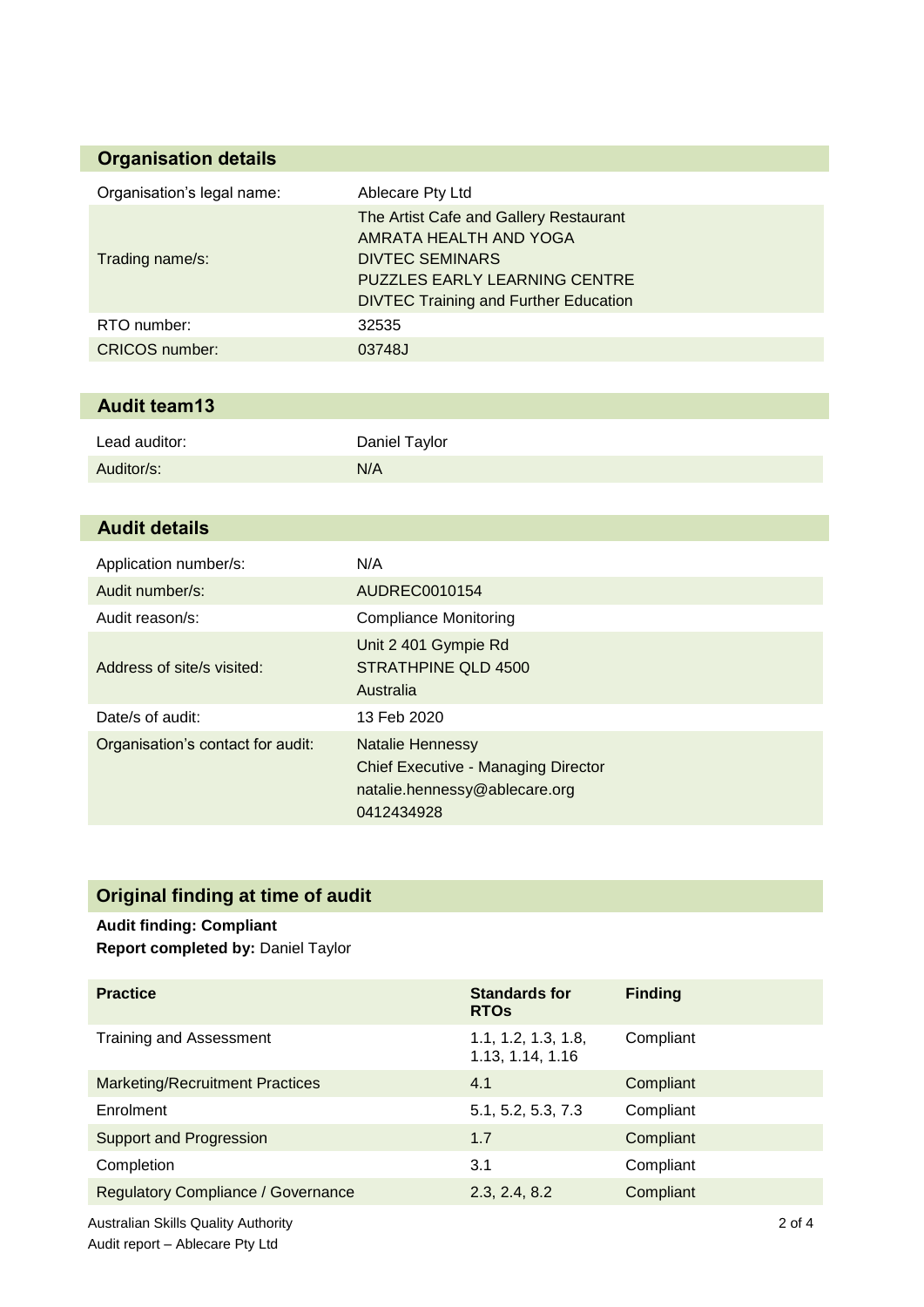### **Background**

Summary of organisation and management structure:

- Natalie Hennessy Chief Executive, Managing Director
- Robyn Grant RTO Manager
- Cara Krarup RTO Coordinator
- Michelle Grech Student Support Officer

Scope of organisation's registration:

- AHC51216 Diploma of Community Coordination and Facilitation
- BSB20115 Certificate II in Business
- BSB30115 Certificate III in Business
- BSB50215 Diploma of Business
- CHC30113 Certificate III in Early Childhood Education and Care
- CHC33015 Certificate III in Individual Support
- CHC43115 Certificate IV in Disability
- CHC50113 Diploma of Early Childhood Education and Care
- HLT23215 Certificate II in Health Support Services
- HLT33015 Certificate III in Allied Health Assistance
- HLT43015 Certificate IV in Allied Health Assistance
- SIT20316 Certificate II in Hospitality
- SIT30616 Certificate III in Hospitality

Suburb and state of all delivery sites:

- Stafford Heights QLD
- Strathpine QLD
- Burpengary QLD
- Mitchelton QLD

Third party usage:

- Euphoria Institute of Training
- Institute for Urban Indigenous Health
- QIHE Pty Ltd trading as Mastery Institute Australia

Core clients/target groups:

- Students aged 15 or over no longer in school
- Students who are from culturally and/or linguistically diverse backgrounds
- Student who may have little to no employment experience.
- Students who may need support to gain the skills or qualification required to achieve gaining employment.

Training Revenue (Funded or fee for service):

Fee for service and funded

Total number of current enrolments in the organisation as at audit date:

192